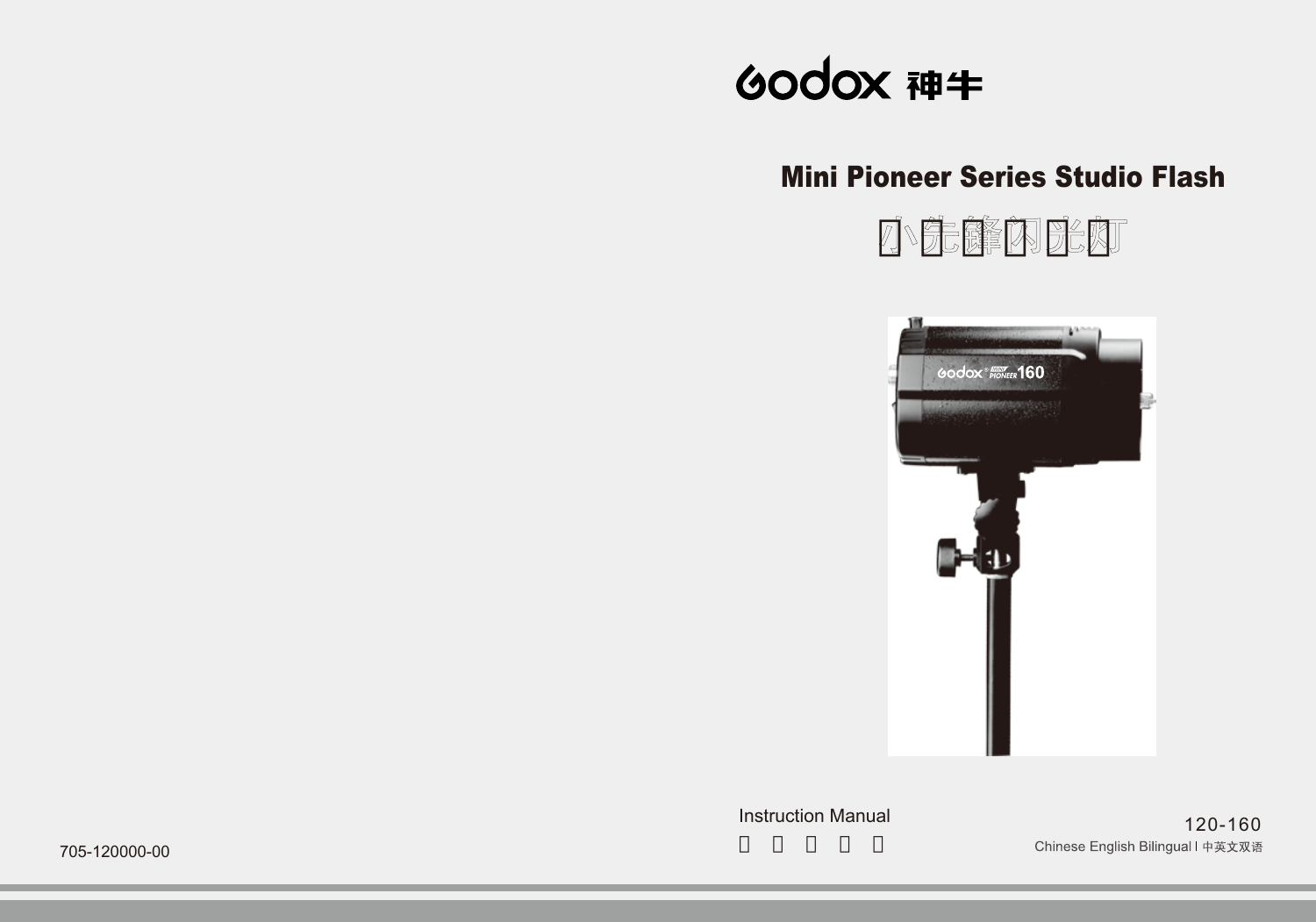感谢您使用小先锋闪光灯,此闪光灯套装是为寻求物美价廉的影室设 备的摄影师专门设计的。本品质量可靠,经久耐用,适用于人像,时 尚,婚礼艺术,广告摄影,录像等的拍摄。

| 1              | 前言      |
|----------------|---------|
| $\overline{2}$ | 警告      |
| $\overline{2}$ | 注意事项    |
| 3              | 部件      |
| 3              | ∙机身     |
| 3              | ●附件     |
| 3              | 使用      |
| 3              | •固定闪光灯  |
| 4              | ●安装诰型灯  |
| 4              | ●接通电源   |
| 4              | ●功率调节   |
| 4              | ●试闪按钮   |
| 4              | • 同步触发  |
| 4              | ●光控使用   |
| 4              | ● 诰型灯使用 |
| 4              | ●闪光灯管装卸 |
| 5              | •声音提示   |
| 5              | 产品参数    |
| 5              | 维护保养    |

目录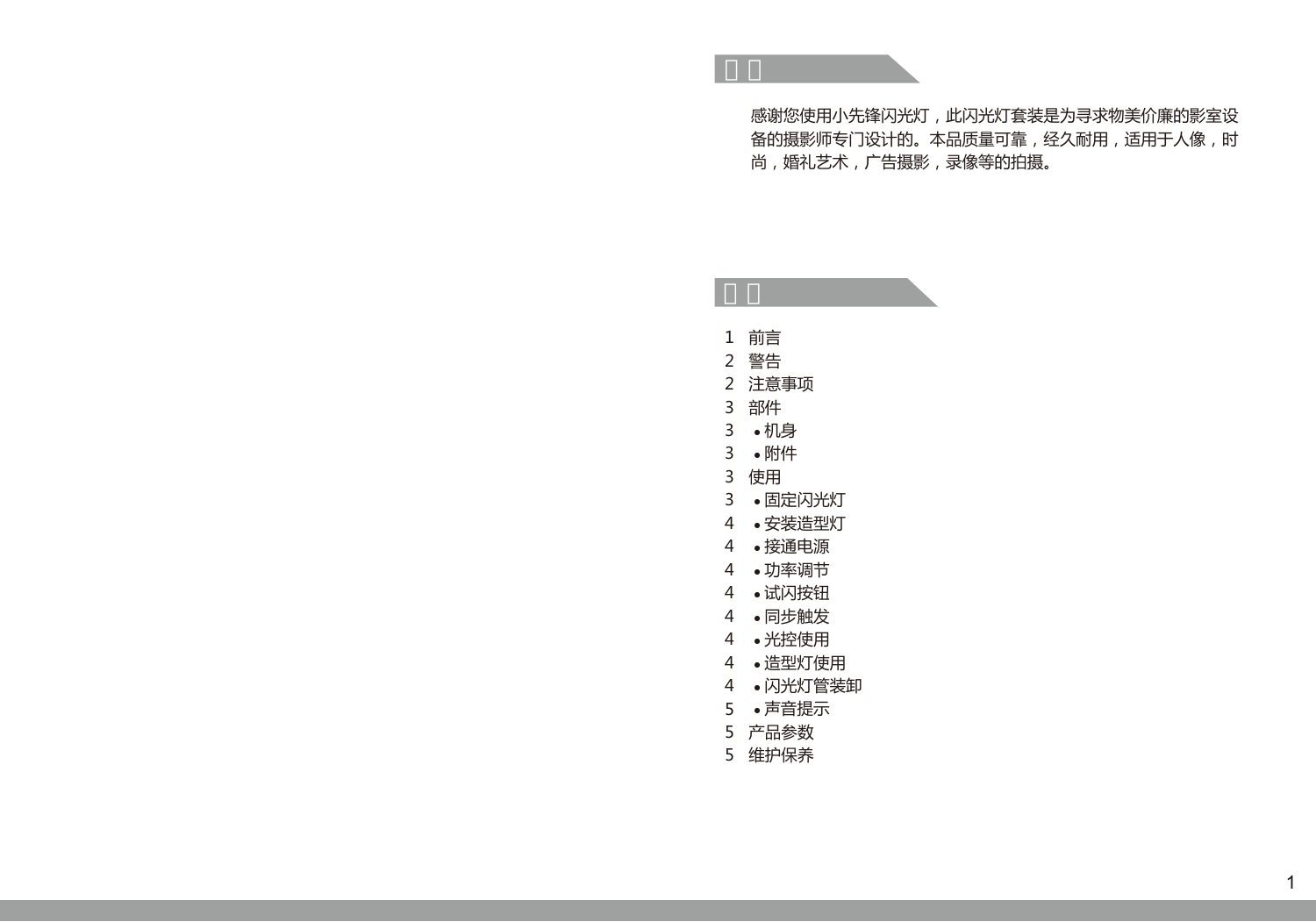在使用本设备前请仔细阅读以下警告内容,并妥善保管以便所有本产品 使用者可随时参阅。

- 请勿私自拆卸产品,如产品出现故障须由本公司或授权的维修人员进行 检查维修。
- ▲ 请保持干燥:请勿用湿手接触产品,亦不可将产品浸入水中或暴露干雨 中。
- 请勿让儿童接触本产品。
- ▲ 摄影灯话用于通风的环境,使用时请保持灯光源部分及散热孔不被堵塞, 请勿在易燃易爆的环境中使用。
- 摄影灯采用电源插头做为断接装置,应保持随时便于操作。
- ▲ 使用时严禁用手接触灯光发热部件。
- ▲ 安装及连接附件时, 请关闭开关断开电源, 装卸闪光灯管/造型灯时, 请 确认灯管为冷却状态,避免烫伤,还需佩戴绝缘手套。
- ▲ 请勿将闪光灯头正对人眼闪光(特别是婴儿的眼睛),否则可能会在短时 间造成视力障碍。
- 在不使用时,请断开电源。

- ▲ 闪光灯在全功率的情况下连续引闪 30 次后,需冷却 3 分钟左右。如果 连续使用而不冷却就会产生高温积热。
- ▲ 不可长时间连续使用造型灯,否则可能造成安装在灯头上的柔光箱等 易燃附件燃烧。有易燃附件时建议不要连续使用造型灯超过 10 分钟。 如使用超过 10 分钟,请冷却 1 分钟后再继续使用。
- ▲ 使用束光筒时, 请勿长时间点亮造型灯或过频闪光 ( 全功率每分钟不多 于 6 次 )。积热会导致闪光灯外壳受损或造成灯的损坏。
- ▲ 避免突然的碰撞,防止闪光灯管或造型灯受损。



● 机身

- (7) 功率调整旋钮
- (8) 充电指示灯
- (9) 光控接收器
- (10)托架
- (11)伞孔









固定闪光灯 将闪光灯设备安装在一个合话 的灯架上,调整好托架10并扭 紧固定。伞孔11可以插上各类 影楼伞。

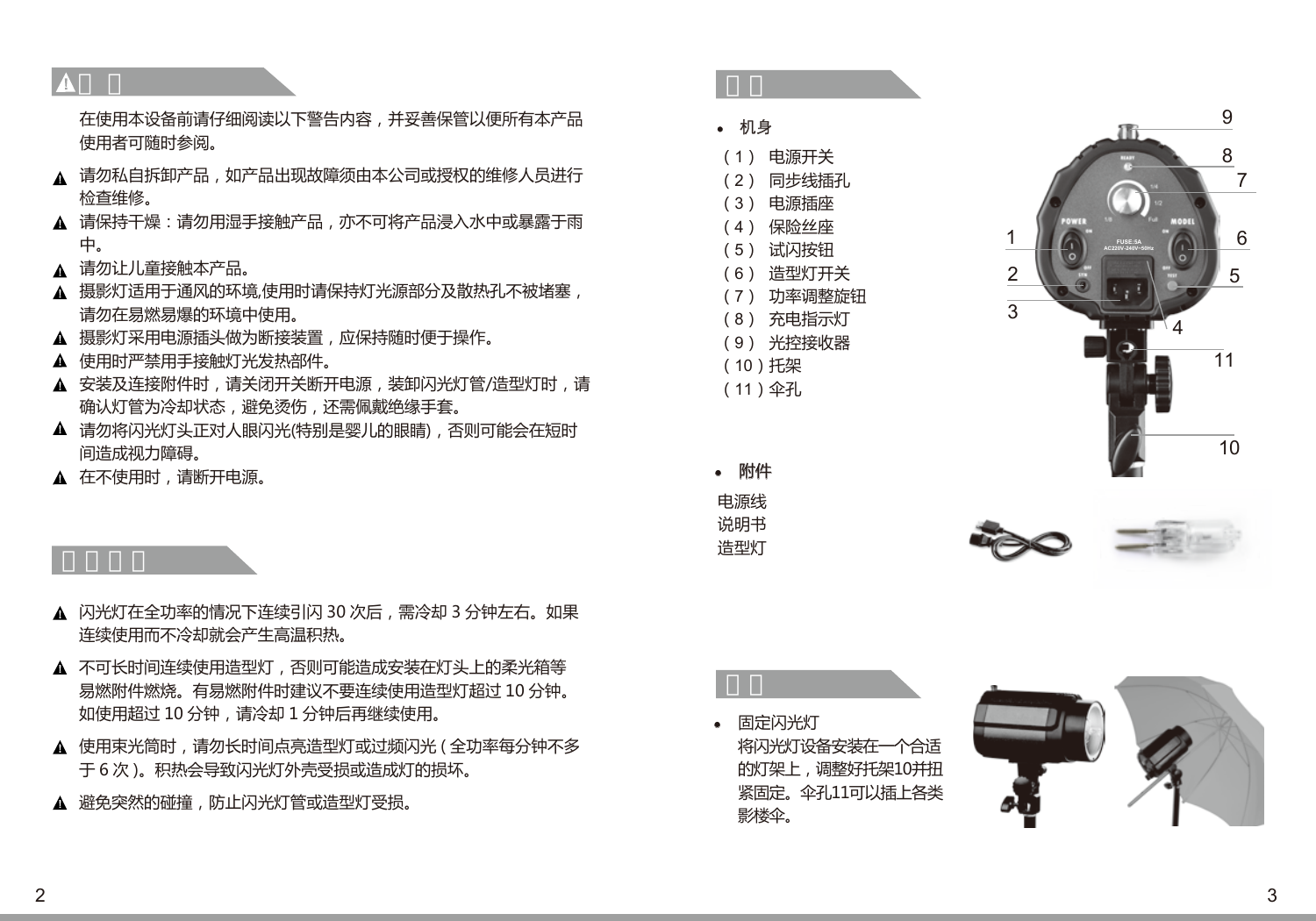● 安装造型灯

在没有接通电源时,才可安装造型灯。将造型灯小心的插入插孔,注意请勿用不 戴手套的双手触摸灯管,手指上的油性渣屑会使灯管表面受热不均,导致损坏。

#### ● 接通电源

通过电源线接通交流电源与闪光灯,打开闪光灯上的电源开关1,此时充电 指示灯8亮红色,表正在充电,不可以引闪;如果指示灯亮绿色,表示已经 充满电,可以引闪。

● 功率调节

闪光功率通过功率调节旋钮7来控制,可以从"1/8"至"full"自由调节, 满足客户在不同环境下对光源的要求。(注意:将功率从高至低调节时,需 按下试闪按钮,释放电容能量,再次回电时闪光功率才对应档位功率)。

● 试闪按钮

欲使闪光灯测试闪光而不拍照,请按试闪按钮。摄影师可以通过试闪按钮结 合功率调节旋钮7来调节闪光亮度。

● 同步触发

同步线插孔 2 规格为Φ3.5mm, 此处可插入同步线或者触发器触发插头对闪光灯 进行同步引闪

● 光控使用:

闪光灯接收到1次外界闪光可以同步触发闪光。此功能可以做副灯使用,创造多 种光影效果。

● 造型灯使用 造型灯开关6控制造型灯的打开和关闭:拨至靠左位置"O"表示造型灯关掉; 拨至靠右位置"-"表示造型灯打开。

注:不可长时间点亮造型灯,点亮5分钟后请冷却1分钟后再继续使用。

● 闪光灯管装卸

关闭所有电源,带上绝缘手套,将闪光灯管上的铁丝拧松,用平衡力拿住灯管两 脚间,轻轻往外拉出卸下旧灯管。将旧灯管两脚上的套管取下套到新灯管两脚, 拿住新灯管两脚间,对准灯头上两铜柱,用平衡力往里推进。最后将铁丝拧紧固 定好灯管。



● 声音提示

#### 本机有蜂鸣提示功能,每次回电充满时会响"BI--"一声,提示可以引闪。

型号 160 - 120 - 120 - 120 - 160 - 160 - 160 - 160 - 160 - 160 - 160 - 160 - 160 - 160 - 160 - 160 - 160 - 160 - 闪光能量 120WS 160WS 闪光指数(m ISO100) 38 38 43 **色温** 5600±200K 电源电压 AC AC110V-120V~60Hz或AC220V-240V~50Hz 闪光功率调控 おおところ しょうしょう こうしょう こうしょう 元级 造型功率 75W 回电时间 0.5 - 2秒 闪光触发控制方式 同志 同步线插孔,光控感应,试闪按钮, 闪光持续时间 1/2000 - 1/800s **保险丝** 5A 尺寸 200\*190\*108 mm 净重 约0.9KG

- 闪光灯在工作时,如发现异常,应立即关掉电源,查明原因。
- 灯体应避免震动,平时注意表面除尘。
- 灯体稍有发热为正常现象, 无特别需要时, 勿连续引闪。
- 所有闪光灯概由本厂指定可供原厂配件之维修部负责。
- 经发现擅自检修此闪光灯,将取消闪光灯之一年保修期,维修需要收取相关 费用。
- 如果本品出现故障或者被水淋湿, 唯有在专业人员维修后方可继续使用。
- 在维修和清洁本品时请断开电源。
- 如有技术更改,恕不另行通知。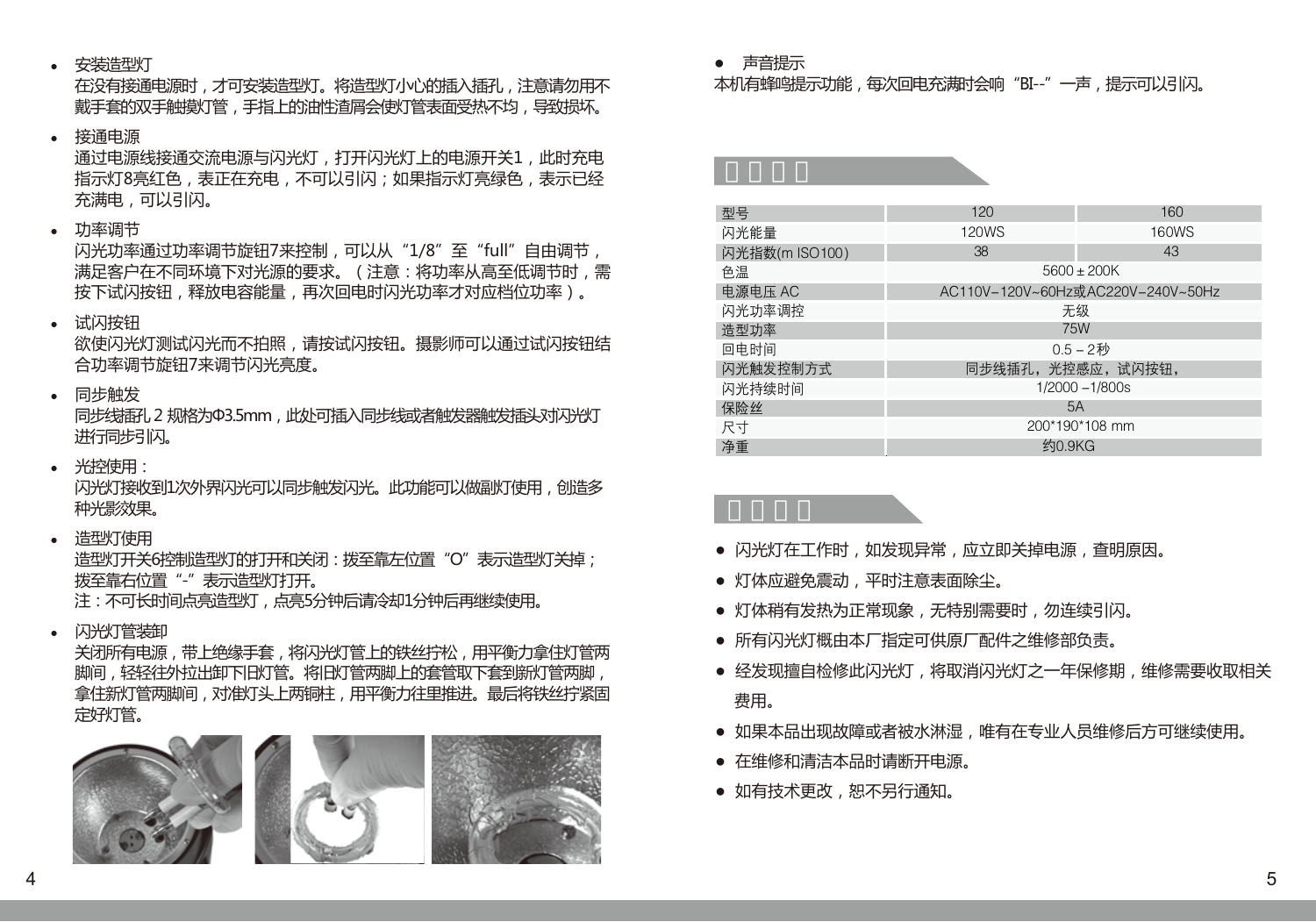## **Foreword**

Thank you for your purchase of Mini Pioneer Series Studio Flash. The device is designed for photographers seeking studio equipments in good quality at an affordable price. With its well-chosen key components and parts, the product is of high quality, stability and reliability for all portrait, fashion, wedding art, advertisement photography and video shooting etc.

## **Contents**

- 6 Foreword
- Warning
- **Caution**
- 8 Names of Parts
- 8 Body
- 8 Accessories
- 9 Operations
- 9 Flash Preparation
- 9 Modeling Lamp Installation
- 9 Power Connection
- 9 Flash Output Control
- 9 Test Button
- 9 Sync Triggering
- 9 Slave Trigger Model
- 10 Modeling Lamp
- 10 •Tube Replacement
- 10 Buzz Function
- 10 Technical Data
- 11 Maintenance

## **Warning**

To prevent damage to the product or injury to you or to others, read the following warnings in their entirety before using this product. Keep these Warning where users can read them for ready reference.

- $\triangle$  Do not disassemble or modify. Should the product break down, send the defective back to the authorized service center for inspection and maintenance.
- $\triangle$  Keep dry. Do not handle with wet hands, immerse in water, or expose to rain.
- $\Lambda$  Keep out of reach of children.
- A Please put the device in a ventilation environment and keep the parts of lighting and heat dissipation holes are unobstructed. Do not use in flammable environment.
- A As this product adopts make and break device, please keep it easy to be used.
- A No touching the heating parts of this product.
- A Please turn off the power and wear insulated gloves before installing and connecting accessories. When replacing the tube or modeling lamp, please make sure that the tube is cool and wear insulated gloves to prevent burns.
- **A** Do not flash directly towards naked eyes (especially those of babies), otherwise it may lead to visual impairment.
- $\triangle$  Disconnect from the power supply when it will not be used for an extended period.

## **Caution**

- A After 30 continuous flashes at full power, the flash should be cooled down for about 3 minutes. Overheating will occur if it is used continuously without cooling down.
- A Do not keep using the modeling lamp for a long time; otherwise flammable accessories attaching to flash head, e.g. softbox will get burnt. A 10-minute time is recommended in this case. After 10 minutes, cool it down for 1 minute.
- When using a snoot, do not keep the modeling lamp on for a long time or fire too frequently (not over six times for one minute). Overheating will result in damages for strobe housing and/or studio light.
- A Avoid sudden impacts as this can damage the flash tube and/or modeling lamp. 6 and 20 and 20 and 20 and 20 and 20 and 20 and 20 and 20 and 20 and 20 and 20 and 20 and 20 and 20 and 20 and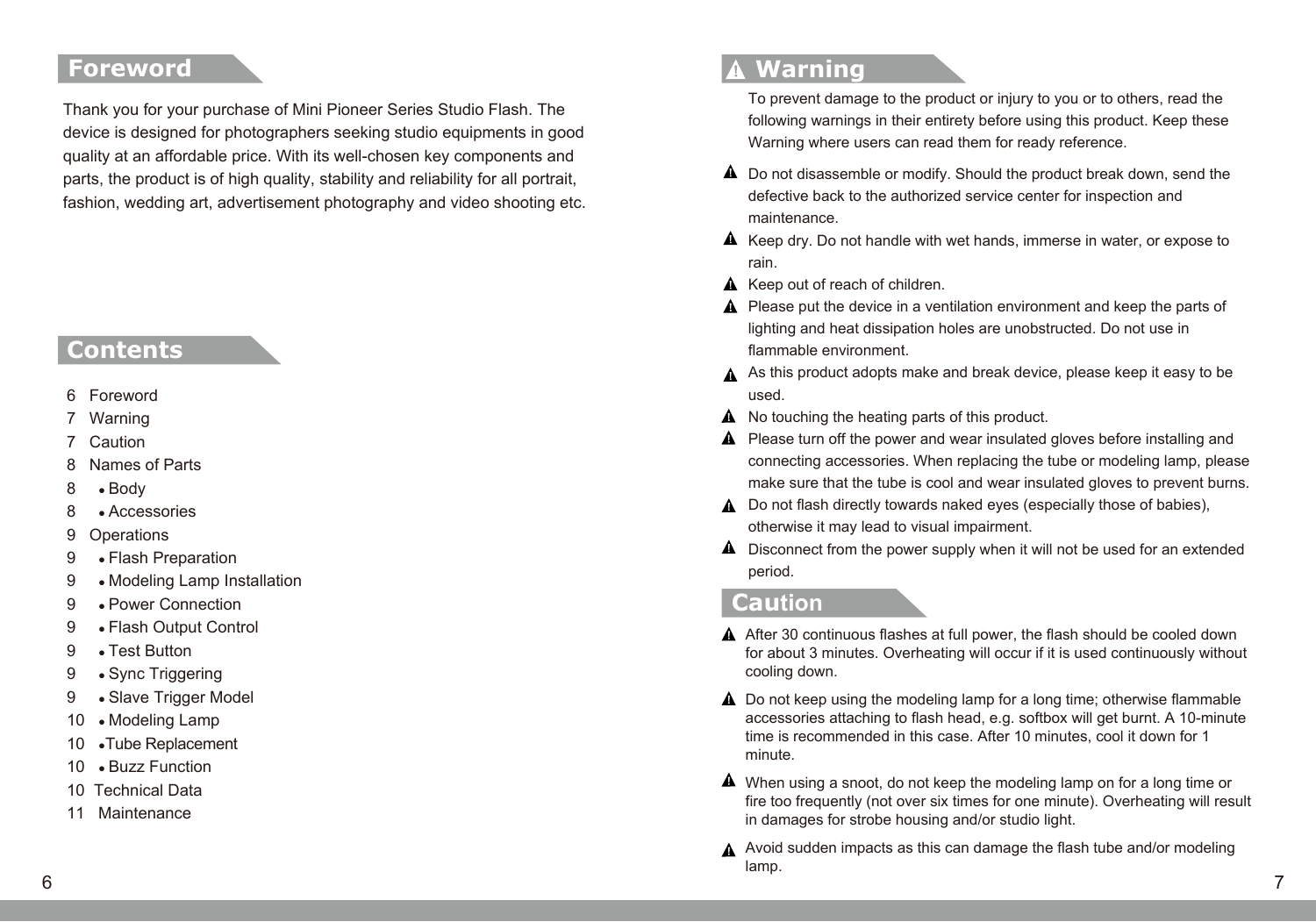## **Names of Parts Constanting Constanting Constanting Constanting Constanting Constanting Constanting Constanting Constanting Constanting Constanting Constanting Constanting Constanting Constanting Constanting Constanting**

#### **● Body**

- Power Switch
- 2 Sync Cord Jack
- 3 Power Socket
- 4 Power Fuse
- 5 Test Button
- 6 Modeling Lamp Switch
- 7 Flash Output Controller
- 8 Charging LED Indicator
- 9 Optical control and Anti-preflash Switch
- 10 Mounting Bracket
- 11 Umbrella Input

#### **● Accessories**

Power Cord Modeling Lamp Instruction Manual



#### **● Flash Preparation**

Attach the flash unit on an appropriate light stand. Adjust the mounting bracket (10) for a good angle and make sure it's tightened and fixed. The umbrella input (11) is applicable for any studio umbrella.



**● Modeling Light Installation**

Power should be off before the modeling light installation and then insert the modeling light carefully. Caution: Do not touch the lamp with your bare hands. Oil residue from your fingers can cause the surface of the lamp heat unevenly and fail to work.

**● Power Connection**

Connect the flash to an AC power source via power cord and turn on the power switch (1). The charging LED indicator (8) will grow red, meaning the unit is charging, no flash at this moment. When the unit is ready to fire, the light will turn green.

### **● Flash Output Control**

Flash output controller (7) controls the power radio, adjustable stepless power from 1/8 to full. It can meet customers' requirements for light in different environments. (Note: When adjusting the power from full power to a lower setting, press the test button to release the power in the capacitor, so when recharged, the flash output will be in the corresponding setting.)

**● Test Button**

To fire the flash without taking a picture, push the test button. It will also adjust the brightness when combined with the flash output controller (7).

**● Sync Triggering**

The sync cord jack (2) is a Φ3.5 mm mini plug. When working with sync cord triggering method, insert one end of sync cord or a trigger plug into it; the flash then can be fired synchronously.

**● Slave Trigger Model**

The flash will be fired synchronously at one external flash. This model can act as an auxiliary lamp, offering various light effects.